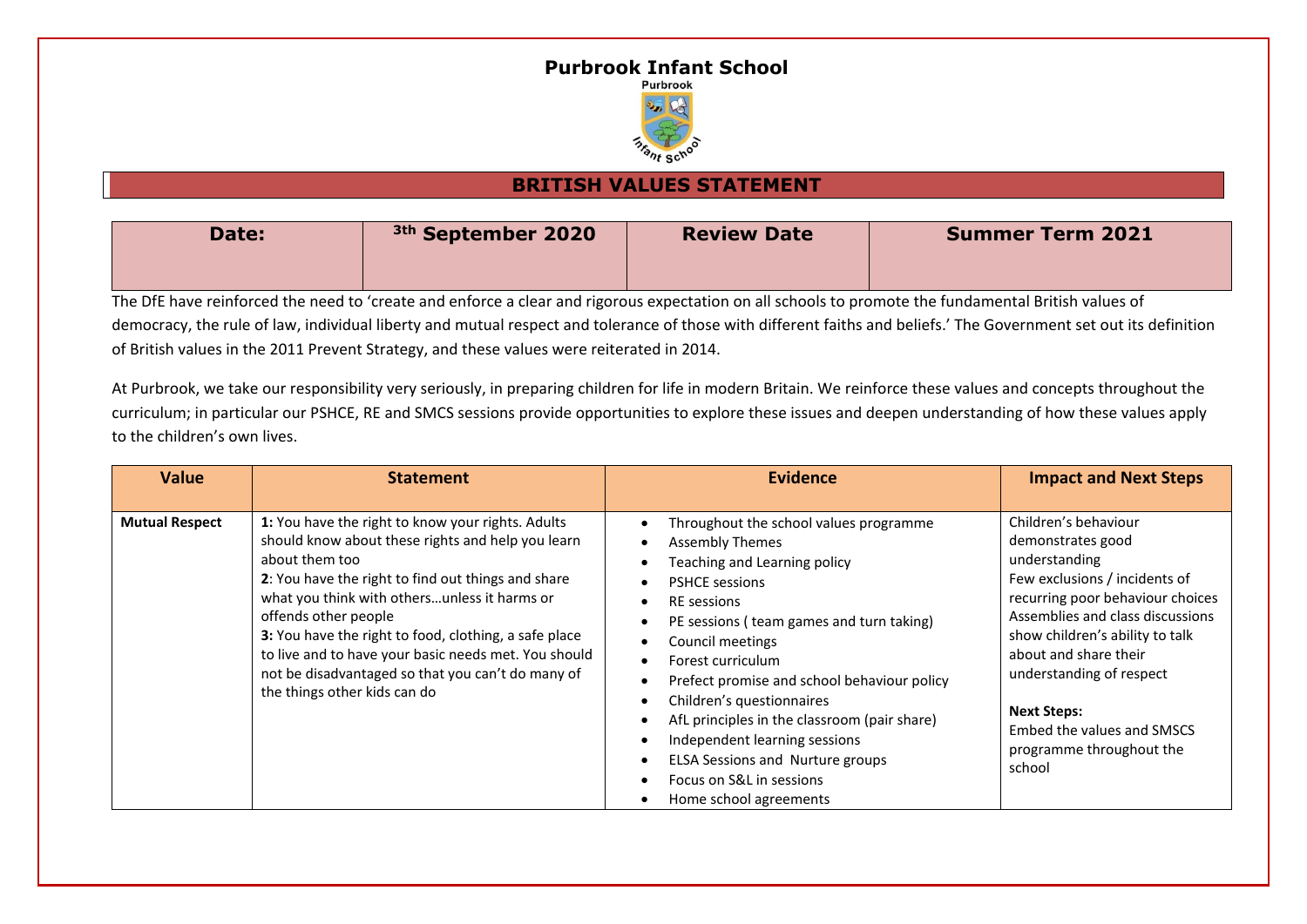|                                            |                                                                                                                                                                                                                                            | <b>SMCS Curriculum foci</b>                                                                                                                                                                                                                                                                                                                                                                                                                                                                                                                                                                                                  | Further embed the children's<br>ability to identify where their<br>rights and wishes have been<br>respected                                                                                                                                                                                                                                                                                                                                                                                                                                                                                |
|--------------------------------------------|--------------------------------------------------------------------------------------------------------------------------------------------------------------------------------------------------------------------------------------------|------------------------------------------------------------------------------------------------------------------------------------------------------------------------------------------------------------------------------------------------------------------------------------------------------------------------------------------------------------------------------------------------------------------------------------------------------------------------------------------------------------------------------------------------------------------------------------------------------------------------------|--------------------------------------------------------------------------------------------------------------------------------------------------------------------------------------------------------------------------------------------------------------------------------------------------------------------------------------------------------------------------------------------------------------------------------------------------------------------------------------------------------------------------------------------------------------------------------------------|
| <b>Tolerance</b><br>(and<br>understanding) | 4: You have the right to choose your own religion<br>and beliefs.<br>5: You have the right to practice your own culture -<br>or any you choose<br>6: You have the right to your opinions and for adults<br>to listen and take it seriously | Throughout the school values programme<br><b>Assembly Themes</b><br>Teaching and Learning policy<br><b>PSHCE sessions</b><br>RE sessions<br>Forest curriculum<br>Prefect Promise and school behaviour policy<br>AfL principles in the classroom (pair share)<br>Independent learning sessions<br>ELSA / Lego Therapy and Nurture groups<br>Home school agreements<br>SMCS curriculum foci<br>Local visits and visitors<br><b>EAL awareness</b><br>$\bullet$<br>Dyslexia aware school<br>SEN procedures in school<br>Art / Musical appreciation<br>Locality links with other schools PE etc<br>AfL - self and peer assessment | Children are able to talk about<br>different faiths and religions<br>drawing comparisons and<br>differences between them. They<br>are able to display tolerance and<br>understanding of the diversity<br>within faiths, religions and<br>cultures<br>Children able to use constructive<br>criticism as part of their peer /<br>self-review<br><b>Next Steps:</b><br>Make further links with local<br>mosque and Church (Bringing the<br>two together)<br>Develop understanding of the<br>faiths represented within our<br>wider community<br>Develop links with an<br>international school |
| Democracy                                  | 7: You have the right to your opinions and for adults<br>to listen and take it seriously<br>8: You have the right to choose your own friends and<br>join or set up groups, as long as it isn't harmful to<br>others                        | AfL strategies - lolly sticks for turn taking<br>$\bullet$<br>PE curriculum - team and pair sessions<br>$\bullet$<br>School Values - team work and collaboration<br>$\bullet$<br>Child feedback - transition / school wide issues<br>$\bullet$<br>PSHCE / SMCS curriculum<br>$\bullet$<br>Assembly - Is it fair<br>Focus on world events<br>History / Geography - famous leaders etc<br>Philosophy for children (P4C)                                                                                                                                                                                                        | Children able to work in groups<br>and with others effectively.<br>Children understand the need for<br>turn taking and demonstrating<br>respect for the views of others<br><b>Next Steps:</b><br>Continue to embed the core<br>value of collaboration across the<br>school through team work<br>activities<br>Continue to develop the work of<br>P4C to disseminate the choices<br>made across the school                                                                                                                                                                                  |